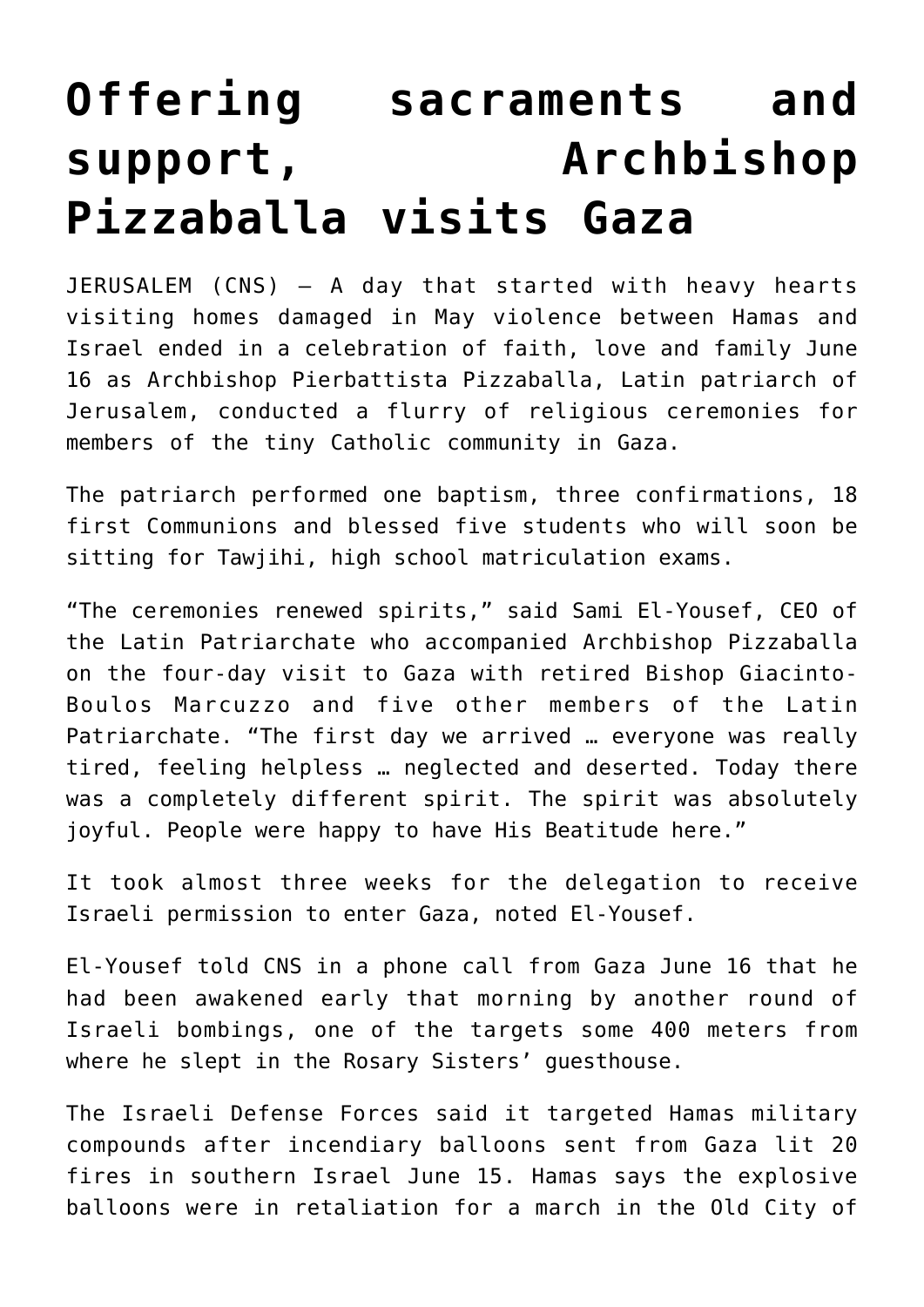Jerusalem by Israeli nationalists.

"I woke up in a panic with a huge blast shaking the building. The sisters laughed because they said it was only a small sample of what they had experienced," he said, noting that both of the Rosary Sisters' buildings suffered serious structural damage from bombing in May, and the administration building may need to be demolished and rebuilt.

He said whole blocks of buildings had been rendered unstable where the IDF targeted suspected Hamas compounds using advanced-technology bombs that created vibrating affects, destroying foundations of other buildings. In addition, major street intersections were hit where underground tunnels were suspected, making driving difficult in the aftermath.

El-Yousef noted the presence of Egyptian contractors and construction workers working "very aggressively" on clearing the damage, indicating, he said, that perhaps Egypt — which has also imposed an intermittent blockade on Hamas-ruled Gaza — was now invested in the reconstruction of Gaza.

In addition to already established Latin Patriarchate assistance programs such as school scholarships, medical aid and help for the elderly, Archbishop Pizzaballa said the patriarchate would help 32 Christian families repair their homes. The patriarchate also will support professional psychosocial programs to help children and adults dealing with trauma, working with Father Gabriel Romanelli, the Holy Family Parish priest, and with summer camps and help to Scout groups. In addition, the patriarchate will provide food packages and vouchers for vulnerable families.

"We saw a lot of people severely affected by the latest round (of hostilities), and he says it is time to provide support for the Living Stones with psychosocial support and intervention," said El-Yousef. "He sees resilience though education, upgrading schools through better communication